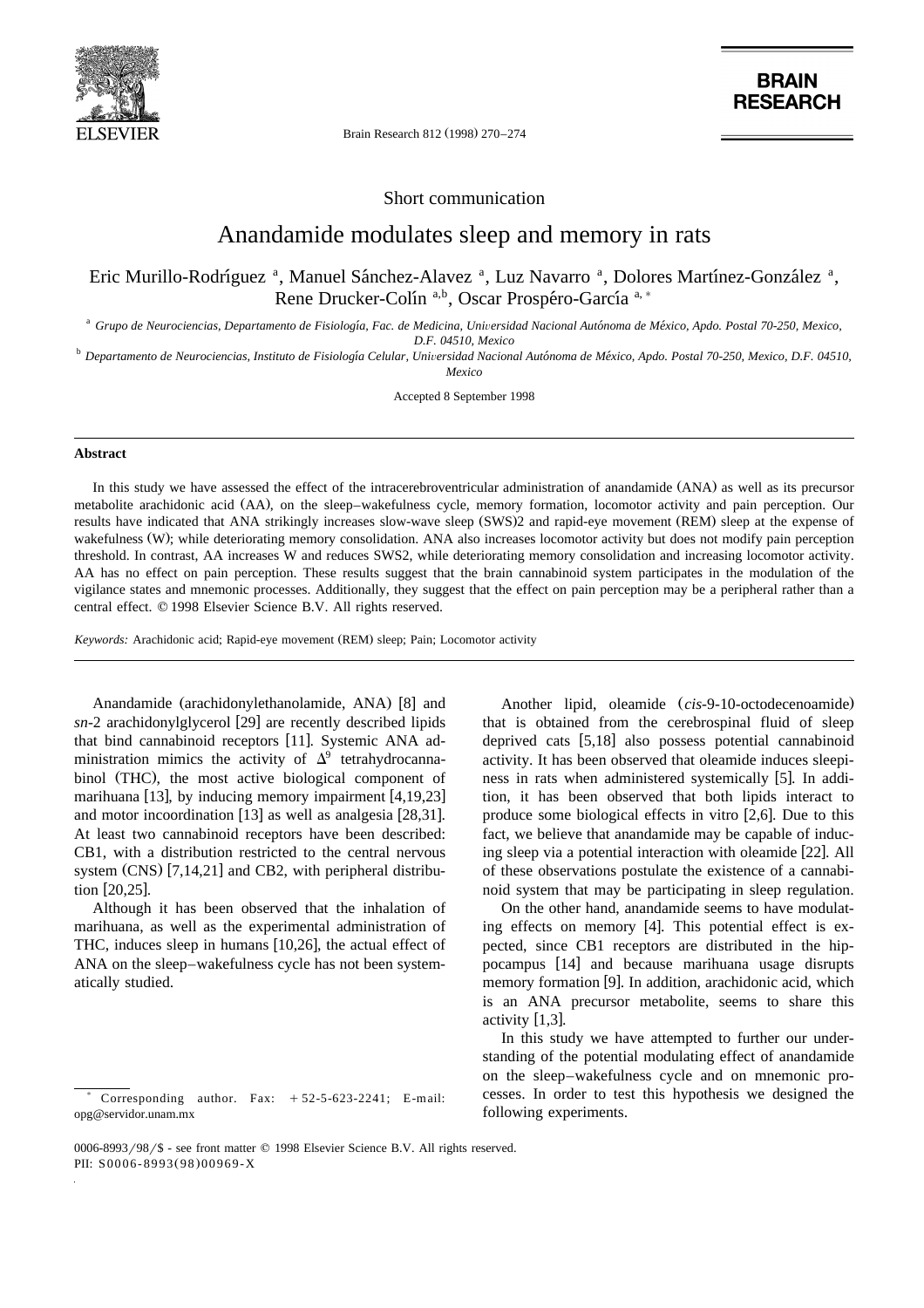For the sleep–wakefulness cycle study, 18 male Wistar rats  $(250-350)$  g, at the time of the surgery were employed. Rats were implanted, under pentobarbital anesthesia, with electrodes for sleep recordings. The electroencephalogram (EEG) was recorded through two screw electrodes placed in the parietal bone over the hippocampus  $p = 4.0, L = 3.0$ . Two wire electrodes were inserted into the neck musculature to record postural tone (EMG). An additional cannula (23 gauge) was implanted in the right lateral ventricle ( $p = 0.8$ ,  $L = 2.5$ ,  $V = 3.0$ ) for the administration of the drugs. Rats were individually housed with water and food ad libitum. Light–dark cycle was controlled  $(12:12, \text{ lights on at } 0800 \text{ h})$ .

One week after the surgery the rats were acclimatized to the recording conditions for 3 days, then were divided into three groups  $(n = 6)$ . The day of recording, rats belonging to a given group received the intracerebroventricular  $(i.c.v.)$ administration of one of the following treatments: alcohol in saline  $(5\%, 5 \mu l,$  vehicle), ANA  $(3.6 \text{ nmol})$  or AA  $(3.6 \text{ nmol})$ nmol). Rats were continuously recorded for 4 h after the injection of the aforementioned treatments (from 0800 to 1200 h). They were observed for potential drug-induced behavioral changes through a one-way window.

Sleep recordings were visually inspected and four sleep–wakefulness cycle stages were determined: wakefulness (W), slow-wave sleep 1 (SWS1), slow-wave sleep 2 (SWS2) and rapid eye movement (REM) sleep. These stages were analyzed on the basis of the total time of occurrence during the 4 h. Latency to sleep as well as to REM sleep onset was determined. The frequency and duration of the four stages were also evaluated.

For the memory study, fifteen rats were stereotaxically implanted with a cannula into both hippocampal CA1 areas  $(p = 4.0, L = 2.5, V = 2.0)$ . One week after the surgery, rats were trained in the footshock passive avoidance behavioral test (FSPABT), in order to evaluate shortand long-term memory (STM and LTM). The training apparatus was a trough-shaped alley (94 cm long, 25 cm wide and 30 cm deep) that was separated into two compartments by a guillotine door that retracted into the floor. The starting compartment (32 cm long) was illuminated by a 10-W lamp and the floor of this compartment was a grid made of aluminum bars; while the shock compartment  $(62)$ cm) was dark and a V-shaped stainless-steel plates formed the floor and walls. This apparatus is equipped with 10 photocells distributed as follows: four in the starting compartment and six in the shock compartment. The apparatus is controlled by a PC computer and is placed in a sound-attenuated, non-illuminated room. The photocells relay information to the computer about the rat's position within the chamber. The experimenter can view the rat directly as well as on-line through a caricature of the rat displayed on the computer screen. Once the rat was placed in the starting compartment, the computer allowed the rat to explore for 10 s, then opened the guillotine door. Immediately after the rat entered the shock compartment with all

four paws, the computer closed the door and a footshock  $(0.8 \text{ mA})$  was delivered through the stainless-steel plates. Five seconds after the initiation of the footshock delivery, the door was opened and the rat was allowed to escape. Rats were allowed to stay in the starting compartment for 30 s, then removed and injected with the vehicle, ANA, or AA. Retention of the inhibitory avoidance training was assessed 15 min and 24 h after training. Each rat was placed in the starting compartment and 30 s later the computer opened the door. The latency to enter the shock compartment with all four paws was recorded. Shock was not delivered. The rat was left in the starting compartment with the door open for a maximum of 600 s.

To evaluate locomotor activity, fifteen rats were implanted with a cannula aimed to the lateral ventricle, as previously described. Immediately after i.c.v. administration of either: the vehicle, ANA, or AA, they were placed in a photocell chamber for 10 min.

Pain perception was evaluated in fifteen rats implanted with lateral ventricle cannulae. To evaluate this behavior the tail-flick test was used. The rats were given i.c.v. injections of either: the vehicle, ANA or AA and later were evaluated 15 and 60 min later.

The statistical analysis of the sleep data was performed using an ANOVA and a post hoc Sheffé test. Memory evaluation was analyzed by Kruskal–Wallis and Mann– Whitney *U*-tests. We used these statistical tests due to the ceiling latency imposed by the experimenters  $(600 \text{ s})$ which results in a non-normal distribution of the sample.

*Sleep–wakefulness cycle*. Our results showed that ANA induced both SWS2 and REM sleep at the expense of wakefulness. SWS1 remained without change (Fig. 1). In contrast, AA increased W while reducing SWS2 (Fig. 1). In addition, AA increased SWS2 onset latency (control vs. ANA vs. AA, mean  $\pm$  S.E.M. (min): 24.24  $\pm$  9 vs. 26.36  $\pm$  7.6 vs. 74.34  $\pm$  10.5, *p* < 0.05), although REM sleep onset latency remained without change. On the other hand, AA increased the mean duration of W (control vs. ANA vs. AA, mean  $\pm$  S.E.M. (min): 4.48  $\pm$  1 vs. 3.98  $\pm$  0.7 vs.  $9.6 \pm 2.6$ ,  $p < 0.05$ ). Mean duration of both SWS2 and REM sleep remained without change. However, the frequency of these stages were significantly changed by ANA (control vs. ANA vs. AA, mean  $\pm$  S.E.M. (no. of events/4 h), SWS2:  $29.16 \pm 4.3$  vs.  $37.12 \pm 0.1$  vs.  $21.5 \pm 1.9$ ,  $p < 0.05$ ; REM sleep:  $8.5 + 2.5$  vs.  $15.62 + 2.8$  vs.  $7.6 +$  $1.5)$ .

*Memory*. Results showed that vehicle administered immediately after training did not interfere with the performance of the inhibitory avoidance behavior 15 min and 24 h after training. In contrast, AA prevented the performance of this behavior at both time points. Interestingly, ANA did not modify the execution of this behavior at 15 min but definitively prevented it  $24$  h after training (Fig. 2).

Locomotor activity. Our results indicated that ANA readily increased this behavior during the 10 min following i.c.v. administration. This effect was moderately in-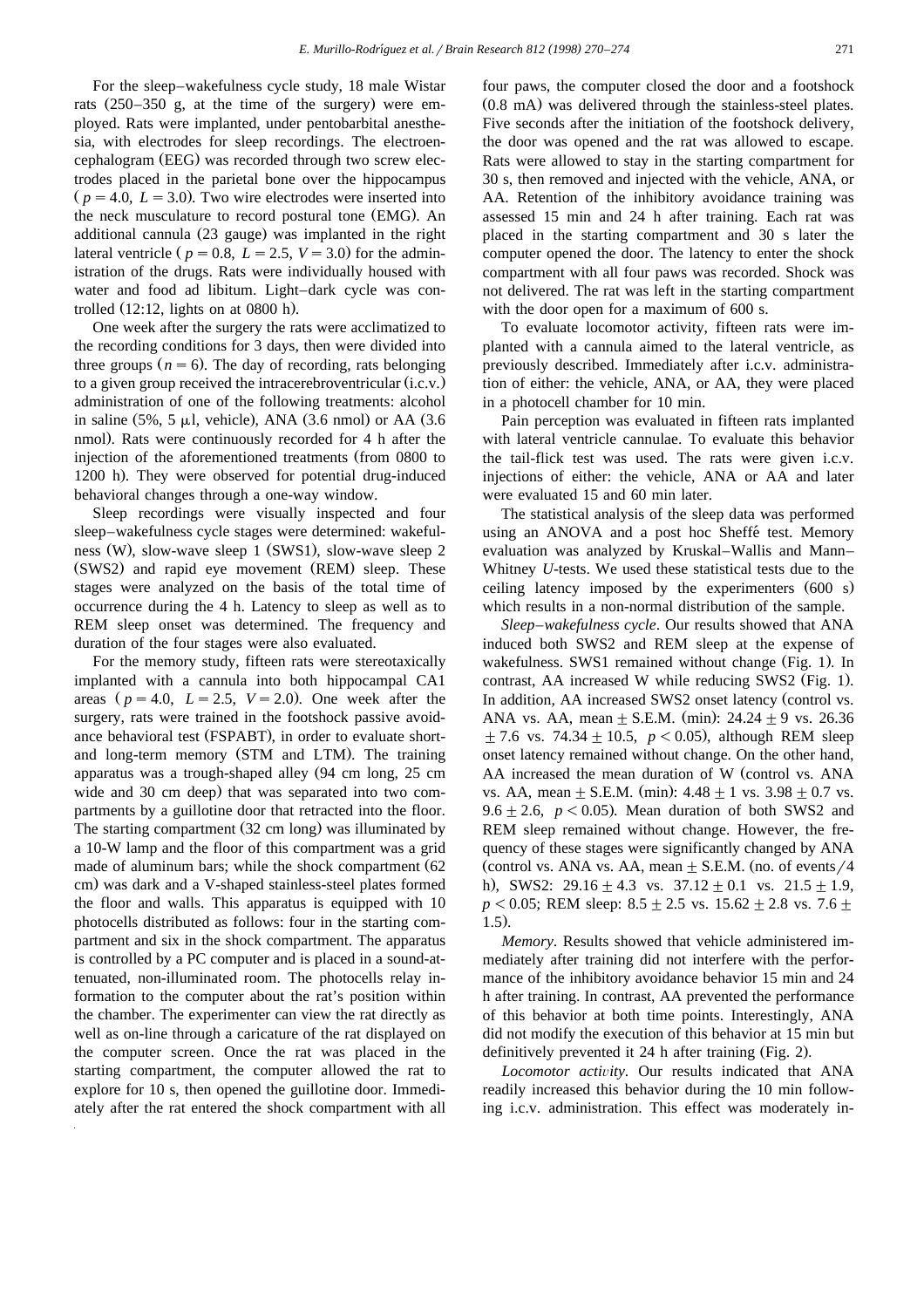

Fig. 1. This figure illustrates the effect of the i.c.v. administration of anandamide and arachidonic acid on the sleep–wakefulness cycle. A reduction in wakefulness, resulting in an increase of both SWS2 and REM is caused by anandamide. The opposite effect is induced by arachidonic acid, which increases wakefulness and decreases SWS2.  $\ast$   $p$  < 0.05



Fig. 2. This figure depicts the deleterious effect of both anandamide and arachidonic acid on memory retrieval. At 15 min, this graph shows the deleterious effect of AA on STM; while ANA has no effect. At 24 h ANA interferes with LTM. Data are expressed as median and interquartile range.  $p < 0.05$ .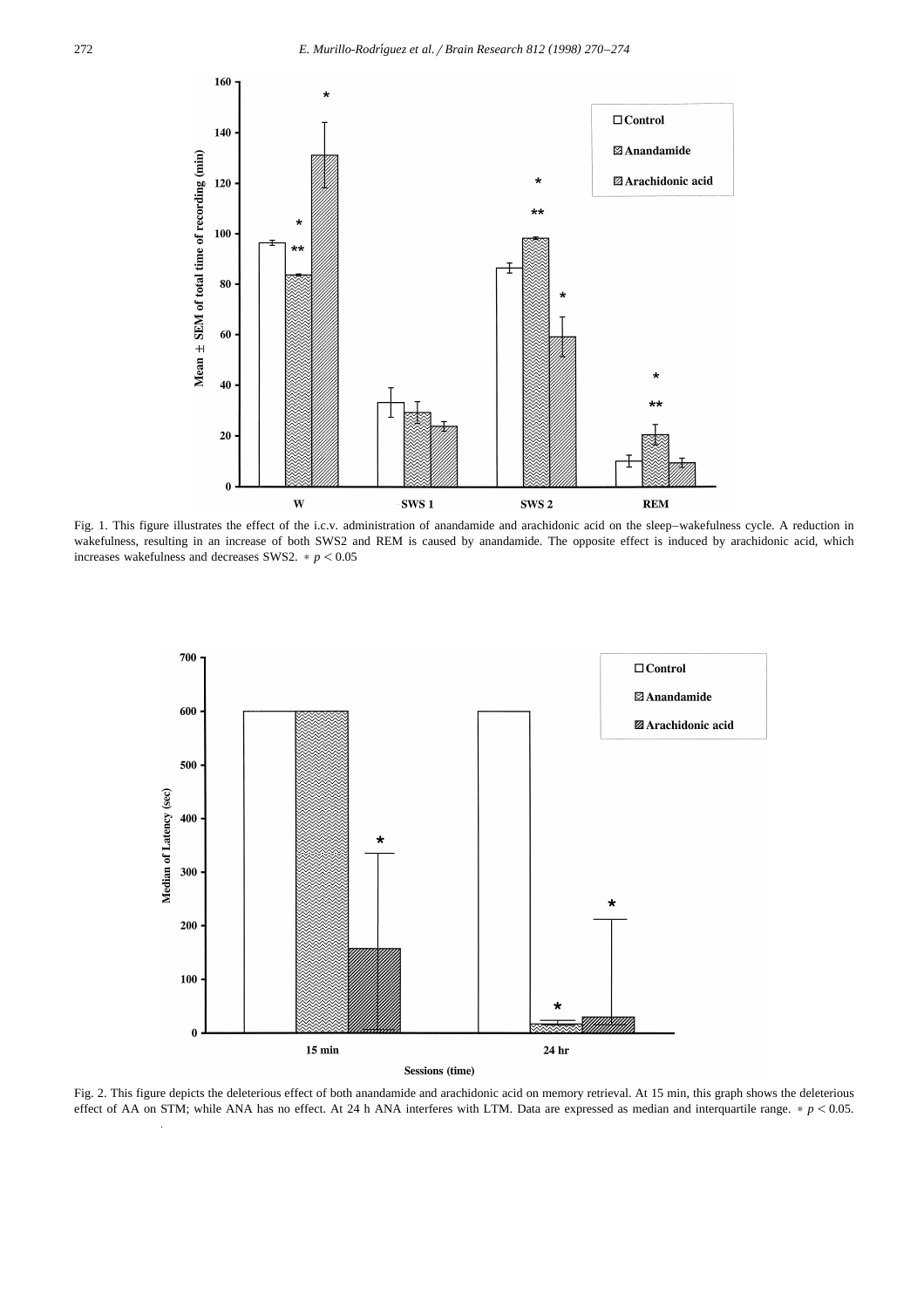duced by AA compared to vehicle (control vs. ANA vs. AA, mean  $+$  S.E.M. (counts / 10 min): 2764.75  $+$  520 vs.  $18535.5 \pm 734$  vs. 5659.4  $\pm$  997, *p* < 0.05).

*Pain perception*. ANA or AA induced no changes in pain perception in our animals.

In summary our results show that ANA is capable of modifying the sleep–wakefulness cycle, basically by inducing SWS2 and REM sleep. In contrast, AA induces an increase in W and a decrease in SWS2. In addition, ANA has deleterious effects on long-term memory but not on short term memory. In contrast, AA, the precursor metabolite, alters both short- and long-term memory. ANA increases locomotor activity during the entire period of evaluation (10 min), while AA only caused a moderate increase. In addition, a very interesting finding was the fact that both ANA and AA do not modify the pain perception threshold.

These findings suggest that ANA participates in the regulation of the level of alertness. This is not surprising since metabolites obtained from the Cannabis plant, i.e., THC, cause a similar effect [10]. It is very interesting that this lipid, ANA as well as other lipids derived from AA, such as prostaglandins, i.e.,  $PGD_2$  modulate the sleepwakefulness cycle  $[12]$ . Also of interest is the increase on REM sleep induced by ANA, particularly since ANA also deteriorates memory consolidation. This is a contrasting effect, since a memory consolidating function has been attributed to REM sleep [27].

On the other hand, the precursor metabolite AA was able of modifying the sleep–wakefulness cycle by increasing W and decreasing SWS2 during the 4 h following the i.c.v. injection. Due to this fact, we believe that AA possess an effect by itself that is opposite to that induced by its metabolites ANA or  $PGD<sub>2</sub>$ .

As for memory effects, ANA causes in our animals the previously reported deleterious effect. AA also produces impairment in memory retention. This is a controversial issue since there are a few reports suggesting an AA facilitating effect on memory. However, most of these studies have been performed in chicks  $[3,15,16]$ . In addition, there are also studies indicating that AA enhances long-term depression in rat hippocampal slices [1]. Also, the ability of mice to solve a maze was correlated with a reduction of AA [30]. In support of this finding, it has been reported that an increase in brain AA is associated with cognitive impairment, as shown by evaluating rats in the passive avoidance test [24]. Moreover, this increase was associated with tissue damage [24]. A potential role for AA in the cognitive abnormalities associated with Alzheimer's disease has also been claimed [17].

ANA effects on locomotor activity are quite contrasting with the effect on sleep, since we would expect a relaxing rather than an exciting action. However, this may be an acute and transient effect followed by the quiescence necessary for sleep onset as our sleep recordings show. As for memory evaluation, since ANA does not affect shortterm memory but increases locomotor behavior, we believe that this latter effect did not influence this task.

Finally, the fact indicating that the i.c.v. administration of ANA does not modify pain perception threshold suggests that a peripheral rather than a central effect may mediate this action. Although to our knowledge, there is scant information about the role of peripheral cannabinoid receptors (CB2), these CB2 receptors may be participating in regulating behaviors different to those mediated by the central cannabinoid receptor CB1. In this way, CB2 receptors may be preferentially involved in pain regulation.

In conclusion, our study provides for the very first time evidence indicating that anandamide participates in the regulation of the sleep–wakefulness cycle and expands the studies suggesting that endogenous cannabinoids modulate memory. In addition, by administering ANA i.c.v. our results suggest that not all the ANA effects described are meditated by a central action.

## **Acknowledgements**

This work was supported by Grant IN 209797 from DGAPA-UNAM, 25488-N and 25128-N from CONACYT to OPG and LN. The authors wish to thank Ms. Alicia Mondragon for her technical support and Mr. Manuel Zarate for the care of the animals.

## **References**

- [1] V.Y. Bolshakov, S.A. Siegelbaum, Hippocampal long-term depression: arachidonic acid as a potential retrograde messenger, Neuropharmacology 34 (1995) 1581–1587.
- [2] D.L. Boring, B.A. Berglund, A.C. Howett, Cerebrodiene, arachidonyl-ethanolamide, and hybrid structures: potential for interaction with brain cannabinoid receptors, Prostaglandins Leukotrienes Essent. Fatty Acids 55 (1996) 207-210.
- [3] M.P. Clements, S.P.R. Rose, Time-dependent increase in release of arachidonic acid following passive avoidance training in the day-old chick, J. Neurochem. 67 (1996) 1317-1323.
- [4] C. Collin, W.A. Devane, D. Dahl, C.J. Lee, J. Axelrod, D.L. Alkon, Long-term synaptic transformation of hippocampal CA1  $\gamma$ -aminobutyric acid synapses and the effect of anandamide, Proc. Natl. Acad. Sci. USA 92 (1995) 10167-10171.
- [5] B.F. Cravatt, O. Prospéro-García, G. Siuzdak, N.B. Gilula, S.J. Henriksen, D.L. Boger, R.A. Lerner, Chemical characterization of a family of brain lipids that induce sleep, Science 268 (1995) 1506– 1509.
- [6] B.F. Cravatt, D.K. Giang, S.P. Mayfield, D.L. Boger, R.A. Lerner, N.B. Gilula, Molecular characterization of an enzyme that degrades neuromodulatory fatty acid amides, Nature 384 (1996) 83-87.
- [7] W.A. Devane, F.A. Dysarz, M.R. Johnson, L.S. Melvin, A.C. Howlett, Determination and characterization of cannabinoid receptor in rat brain, Mol. Pharmacol. 34 (1988) 605–613.
- [8] W.A. Devane, L. Hanus, A. Breuer, R.G. Pertwee, L.A. Stevenson, G. Griffin, D. Gibson, A. Mandelbaum, A. Etinger, R. Mechoulam, Isolation and structure of a brain constituent that binds to the cannabinoid receptor, Science 258 (1992) 1946-1949.
- [9] J.M. Fletcher, J.B. Page, D.J. Francis, K. Copeland, M.J. Naus, C.M. Davis, R. Morris, D. Krauskopf, P. Satz, Cognitive correlates